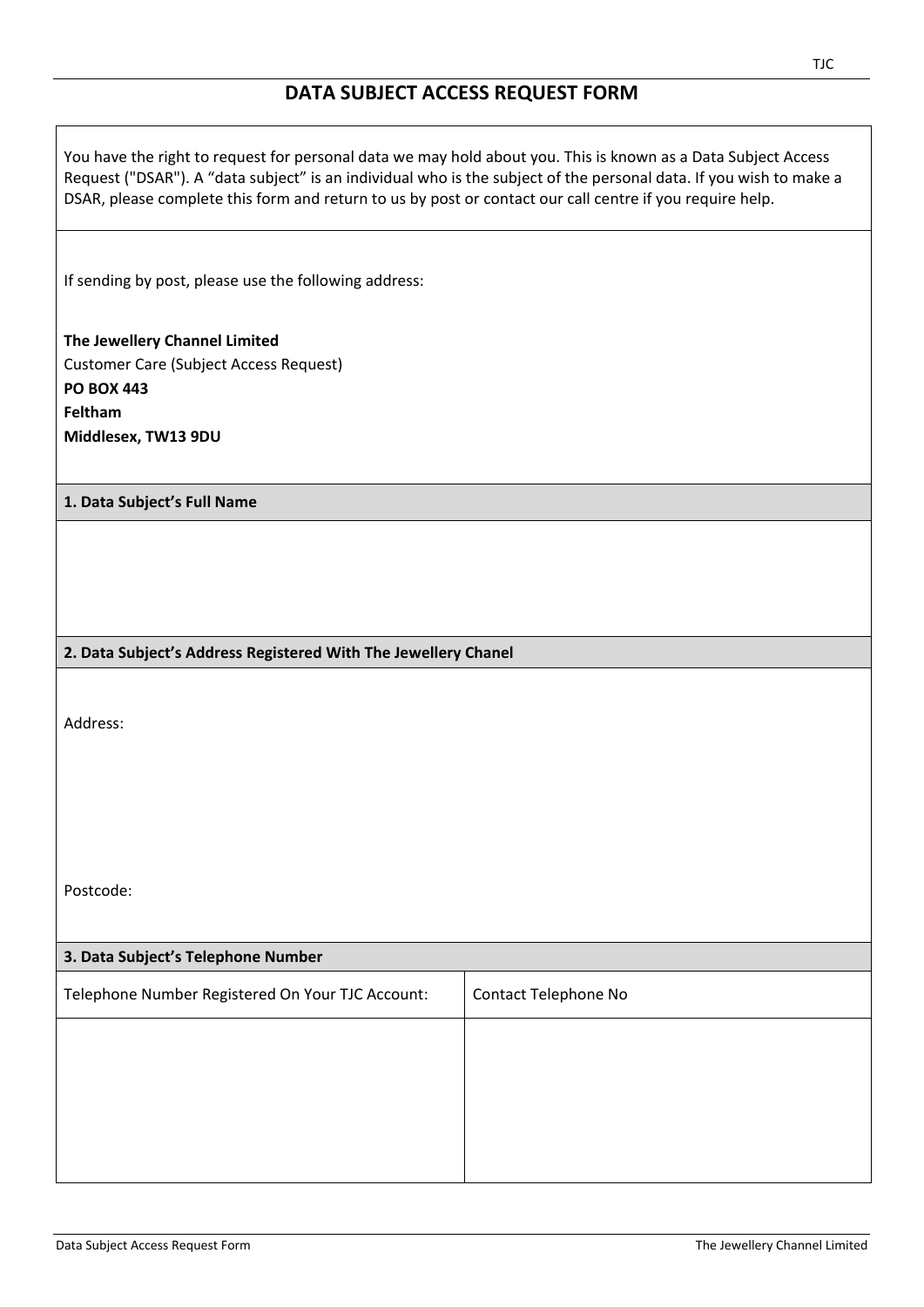| 4. Details of data requested:<br>To help us search for the information you require, please let us know the data you require, with as much detail<br>as possible. If we do not receive sufficient information to locate the data you require, we may be unable to<br>comply with your request. |  |
|-----------------------------------------------------------------------------------------------------------------------------------------------------------------------------------------------------------------------------------------------------------------------------------------------|--|
| My Personal Details<br>My Budget Pay Data                                                                                                                                                                                                                                                     |  |
| My Order, returns and refund history                                                                                                                                                                                                                                                          |  |
| Other, please specify:                                                                                                                                                                                                                                                                        |  |
|                                                                                                                                                                                                                                                                                               |  |
|                                                                                                                                                                                                                                                                                               |  |
| Between dates:<br>Please note: in line with the General Data Protection Regulations in exceptional circumstances we reserve the right<br>to charge a fee equivalent to the cost incurred by The Jewellery Channel Ltd for gathering the data.                                                 |  |
| 5. Is the information going to be sent to the data subject or his/her representative?                                                                                                                                                                                                         |  |
| To the representative<br>To the data subject                                                                                                                                                                                                                                                  |  |
| If the data is sent to the representative, then sections 9 and 10 need to be filled out.                                                                                                                                                                                                      |  |
| 6. I confirm that I am the Data Subject.                                                                                                                                                                                                                                                      |  |
|                                                                                                                                                                                                                                                                                               |  |
|                                                                                                                                                                                                                                                                                               |  |
|                                                                                                                                                                                                                                                                                               |  |
| TJC will contact you by telephone to verify your identity before supplying any data. This will not change the time<br>in which we are required to respond to this request.                                                                                                                    |  |